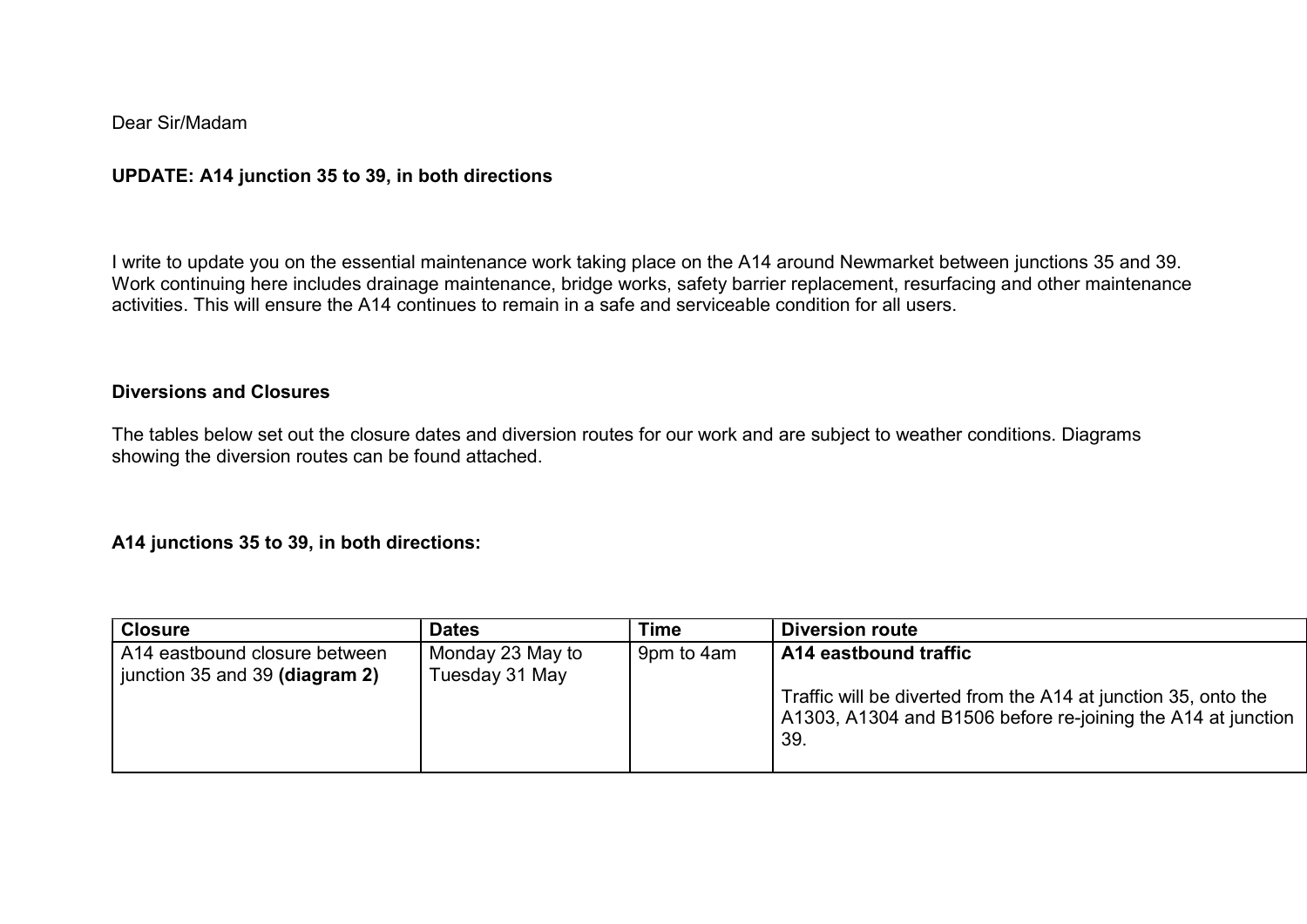|                                                                 | Monday 06 June to<br>Friday 10 June<br>(excludes weekends,<br>and Jubilee weekend) |            | A11 northbound traffic<br>Traffic will be diverted from the A11 at Six Mile Bottom, onto<br>the A1304 and B1506 before re-joining A14 at junction 39. |
|-----------------------------------------------------------------|------------------------------------------------------------------------------------|------------|-------------------------------------------------------------------------------------------------------------------------------------------------------|
| A14 westbound closure between<br>junction 39 and 35 (diagram 2) | Monday 13 June to<br>Thursday 23 June                                              | 9pm to 4am | A14 westbound traffic                                                                                                                                 |
|                                                                 | (excludes weekends)                                                                |            | Traffic will be diverted from the A14 at junction 39, onto the<br>B1506 and A1303 before re-joining A14 at junction 36                                |
|                                                                 |                                                                                    |            | A11 southbound traffic                                                                                                                                |
|                                                                 |                                                                                    |            | Traffic will be diverted from the A14 at junction 38, to follow<br>the A1304 before re-joining A11 at Six Mile Bottom.                                |

In relation to the above, outside of the full closures specified, the A14 at junction 37 to 38 will have lane closures in place 24/7 so expect some delays.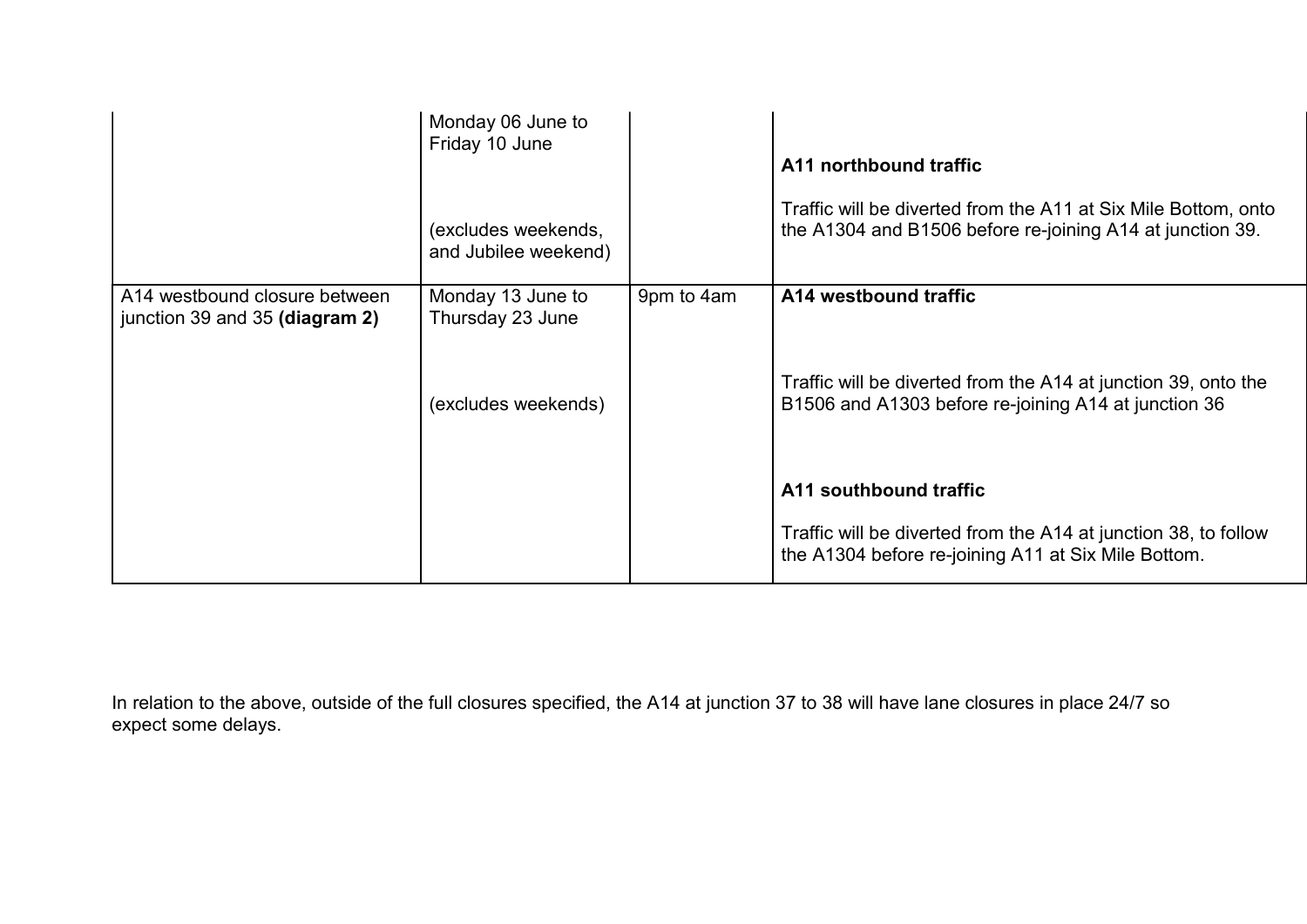#### How to find out more

To find out more about these and other improvements we're carrying out on the A14, please visit our dedicated A14 page.

For more information about other improvement work we're carrying out across the East of England, please visit our roads project page. If you would like more information, please contact us on 0300 123 5000, or by email at info@highwaysengland.co.uk.

Yours faithfully

Kelly-Anne

# Kelly-Anne Bell

Operations (East) | National Highways

Business Services Coordinator

Woodlands | Manton Lane | Bedford | MK41 7LW

Tel: 0300 470 3081 Mob: 07565204322

www.nationalhighways.co.uk